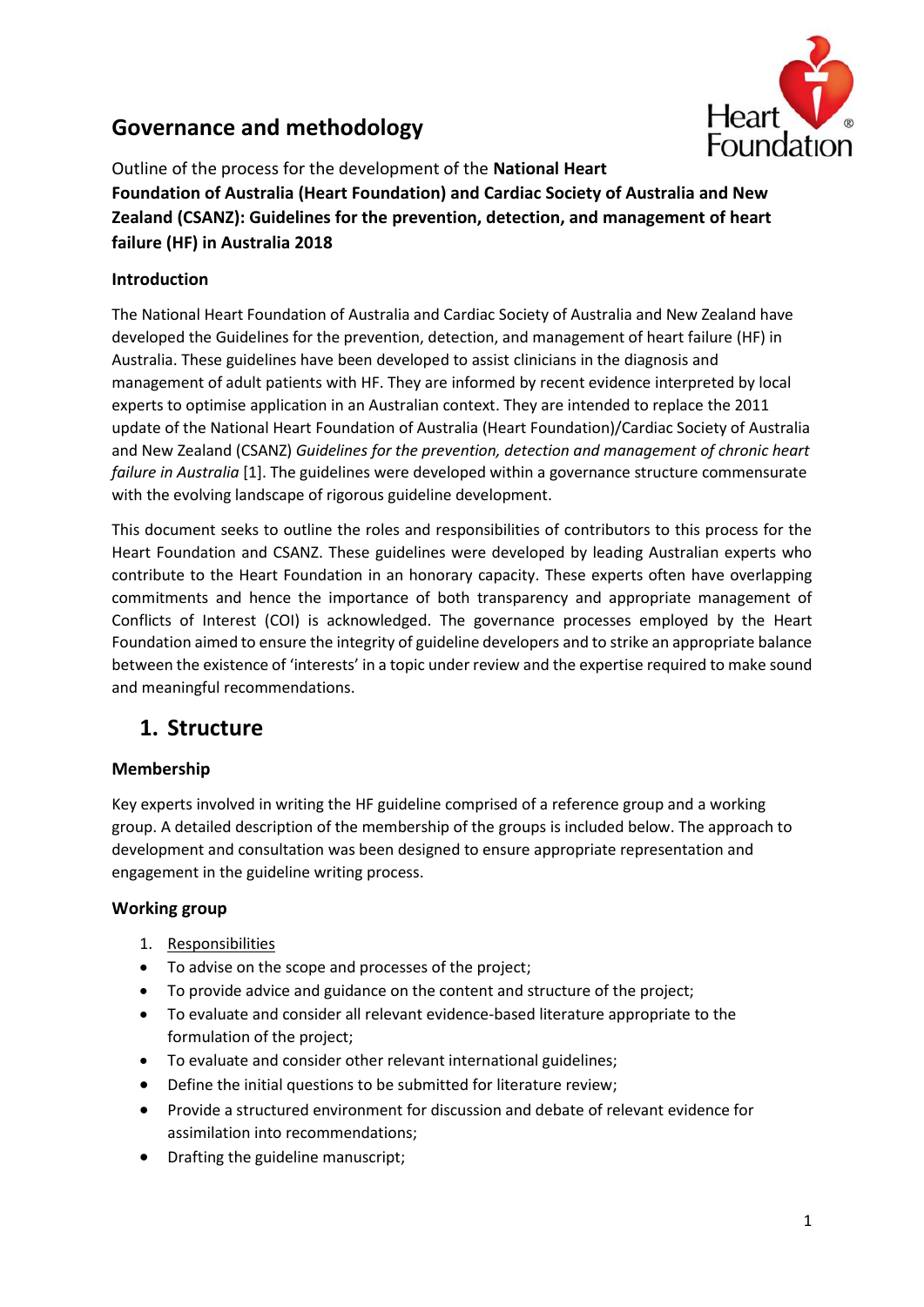- Provide strength of recommendation and quality of evidence classification for recommendations;
- To identify opportunities for implementation and promotion of the guideline; and
- Consult on other project specific activities as necessary.

## 2. The writing committees

The working group consisted of four writing committees (see Appendix 1 and below). An executive writing committee comprised of one member of each writing committee. Based on the determined scope, guideline writing committees were established to cover the following topics:

- Epidemiology; definition; classification; diagnosis and investigations
- Pharmacological prevention and management; acute heart failure; comorbidities; chemotherapy-related cardiotoxicity
- Devices, surgery and percutaneous procedures
- Non-pharmacological prevention; multidisciplinary management; palliative care

For each writing committee, a primary and secondary writer were appointed by group consensus, on the basis of expertise and previous experience in guideline development. Other members of the writing committees comprised of members with recognised expertise, from stakeholder groups and the clinical community, and included a consumer representative. The writing committees met on several occasions to discuss the content of the guideline during the development process.

## **The reference group**

The reference group comprised of nominated representatives from of identified key stakeholder organisations/bodies with national relevance in the provision of HF care in Australia. Members of the reference group were asked to engage in the guideline development process, including review of draft content of the guideline. Specific requests of the reference group included:

- Review the guideline in terms of acceptability and relevance;
- Provide consultation and commentary with respect to evidence-based clinical content in the guideline;
- Advise on the implementation planning of the guideline;
- In the case of organisational representative members, represent the parent endorsing body to facilitate the process of endorsement where appropriate. Organisational representatives have the responsibility of keeping the organisation they represent informed and up to date through the development process.

If any disagreement or dispute about the content arose through the reference group review, this was resolved by the executive writing committee which had final approval of content.

## **Endorsing organisations**

Where endorsement was sought from an organisation which was a member of the reference group, the relevant reference group member facilitated endorsement. In some cases, endorsement was sought from organisations not on the reference group. In these cases, the chief executive officer of the endorsing body was contacted to co-ordinate review of the guideline.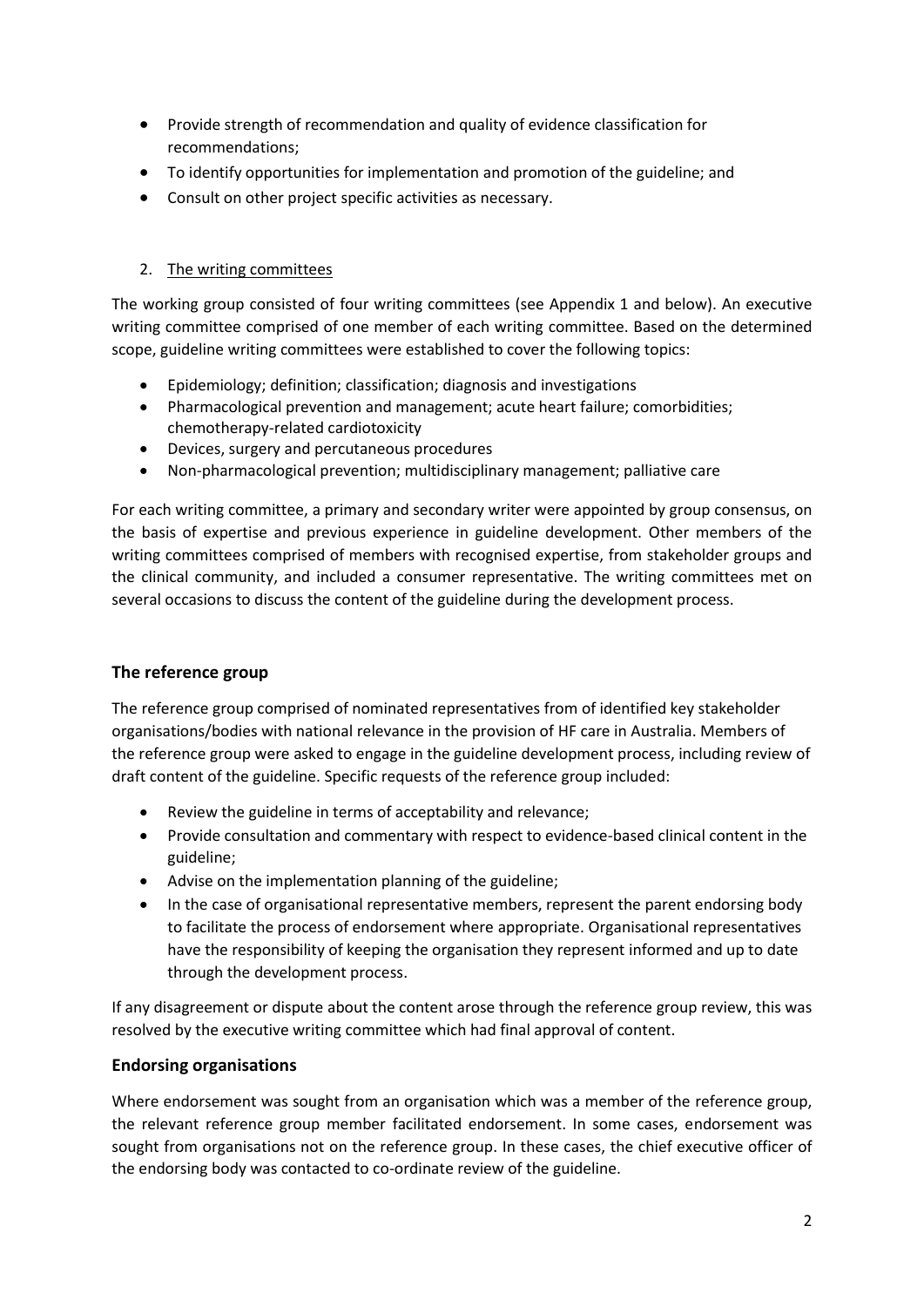# **2. Heart Foundation governance structure**

The draft guidelines produced by the working group were approved by the Heart Foundation and CSANZ through the clinical approval committees. For the Heart Foundation this included the Clinical Issues Committee (CIC) and the Cardiovascular Health Advisory Committee (CVHAC), and the National Board of the Heart Foundation. CSANZ approval was by the Quality Standards Committee and the National Board.

Please refer to Appendix 1 for more information.

# **3. Working group operations and communication**

- Tenure of the chair and working group members was for the period of the guideline development project.
- All working group members were honorary.
- The executive writing committee members were decided upon and nominated by the chair of the working group and the Heart Foundation prior to the first meeting. The working group members volunteered for writing committee(s) according to their expertise and interests.
- The writing committee chairs in collaboration with the writing committee were responsible for the delivery of scope, clinical questions, a process to receive and review evidence summaries, draft updates to the guideline and draft clinical recommendations for open consultation, and review of responses to these.
- Working Group Chairs (Writing committees and Reference Group) were responsible for managing COI of their group. All members were expected to disclose COI at commencement and throughout membership and continuously review their disclosure to the working group and the Heart Foundation during the project. COI disclosure was a standing agenda item at each working group meeting. A register was maintained as a record (including emails and relevant papers and documents). The conflict of interest register is available on the Heart Foundation website.
- Where the chair disclosed a COI, responsibility for the meeting/actions of the working group related to the specific topic at issue was delegated to another member of the working group, or Heart Foundation staff.
- Working group meetings were via teleconference or face-to-face. The frequency of meetings and contact was determined by the working group based on project requirements.
- Correspondence between meetings was via email and/or telephone.
- Clinical questions were approved by Heart Foundation and CSANZ internal clinical committees. The draft manuscript was presented for public consultation.

## **Communication with CSANZ**

- Updates were given via Heart Foundation Clinical Issues Committee Chair to CSANZ board, and quarterly reports were provided to the CSANZ CEO
- A CSANZ representative member was on the HF Guideline reference group.
	- $\circ$  In this capacity as representative for CSANZ his role was to keep CSANZ appraised of the guideline development progress and facilitate the process of CSANZ endorsement/ approval of the completed guideline.

## **Communication with reference group organisations**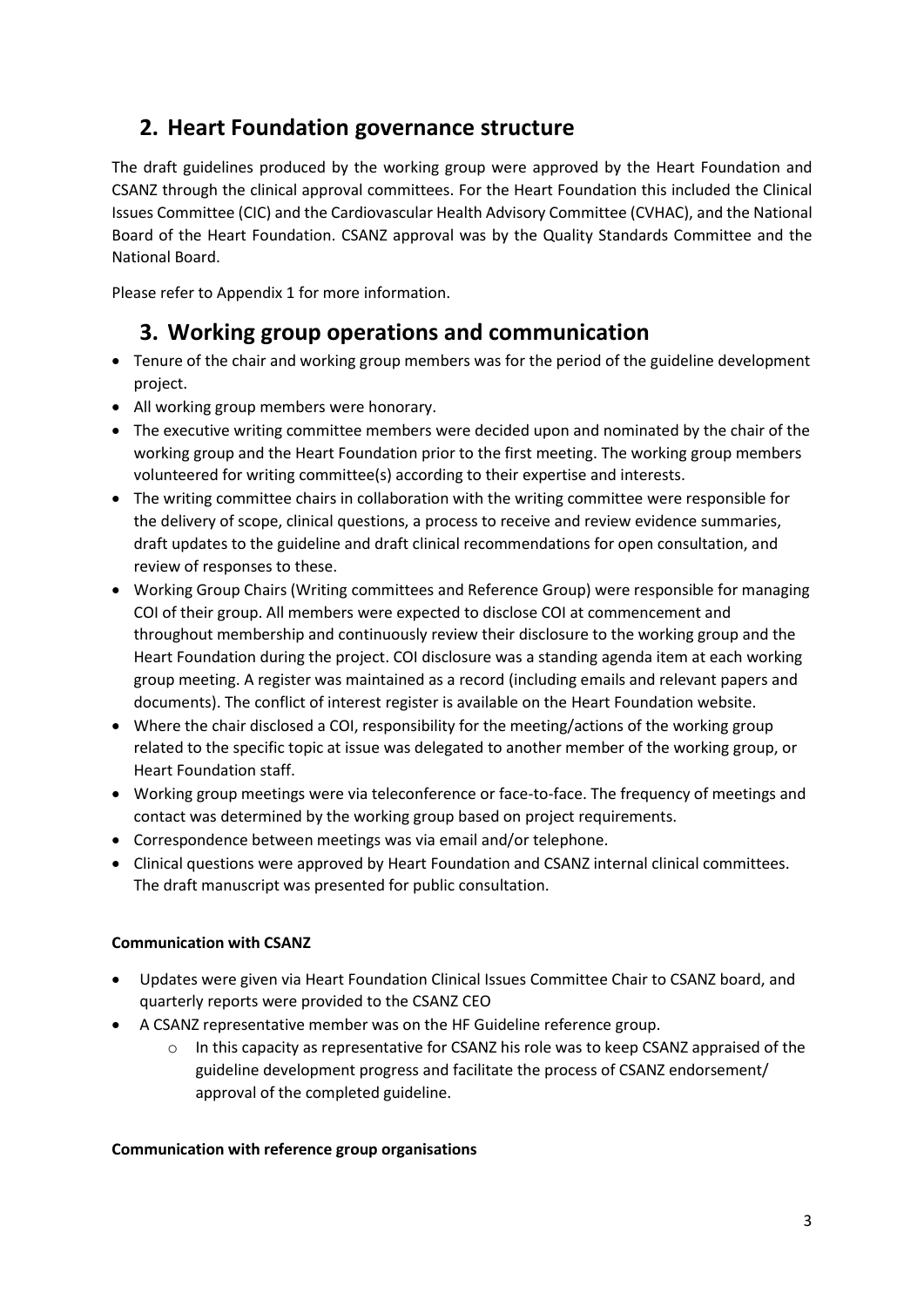The Heart Foundation generated quarterly reports on progress for circulation through organisational representatives to their parent organisations

# **4. Literature search**

The literature search required to inform the HF guideline development was out-sourced. An organisation was commissioned after expressions of interest were sought and applicants rigorously reviewed (via a selective tender process). The executive committee was consulted in making the final decision. The organisation commissioned was the Joanna Briggs Institute at the University of Adelaide.

In addition to reviews of published trials and systematic reviews, guideline content was informed by other clinical guidelines and local clinical expertise. Grading of Recommendations Assessment, Development and Evidence (GRADE) methodology was used to formulate recommendations. Refer to Appendices 2 and 3. GRADE highlights the strength of a recommendation for or against an intervention. This is determined by considering the quality of evidence, balance between benefits and harms, trade-offs between improving survival and quality of life, uncertainty or variability in patient values and preferences, and resource considerations. This methodology is increasingly being used by guideline developers in Australia and worldwide.

# **5. Public consultation**

- There was a public consultation period on the final draft, advertised on the Heart Foundation website and through clinical networks in April 2018 for 21 days.
- The chair reviewed every item of feedback received, and a face to face working group meeting was constituted to run through feedback and agree on any required changes to the manuscript.

# **6. Conflict of Interest**

The HF Guideline working group acknowledges the importance of both transparency and appropriate management of COI. A COI arises in any situation in which a member or related person has an interest which influences, or may appear to influence, the proper performance of the members' responsibilities. An apparent COI may be as important as an actual conflict of interest.

Each HF guideline working group member was expected to disclose in writing to the Heart Foundation the fact, nature and extent of any interest of the Individual and any associate of the Individual which was or may be or become in conflict with the duties or obligations of the Heart Foundation in relation to the Project, whether direct or indirect, and whether as a partner, contractor, servant, shareholder, principal, agent, officer or otherwise.

A register was maintained by the Heart Foundation as a record of COI (including emails and relevant papers and documents). This register is available on the Heart Foundation website.

# *What is considered a relevant Conflict of Interest?*

A relevant COI was a financial/other relationship (including intellectual) with an entity that either does, or could be perceived to, influence what has been incorporated into the guideline.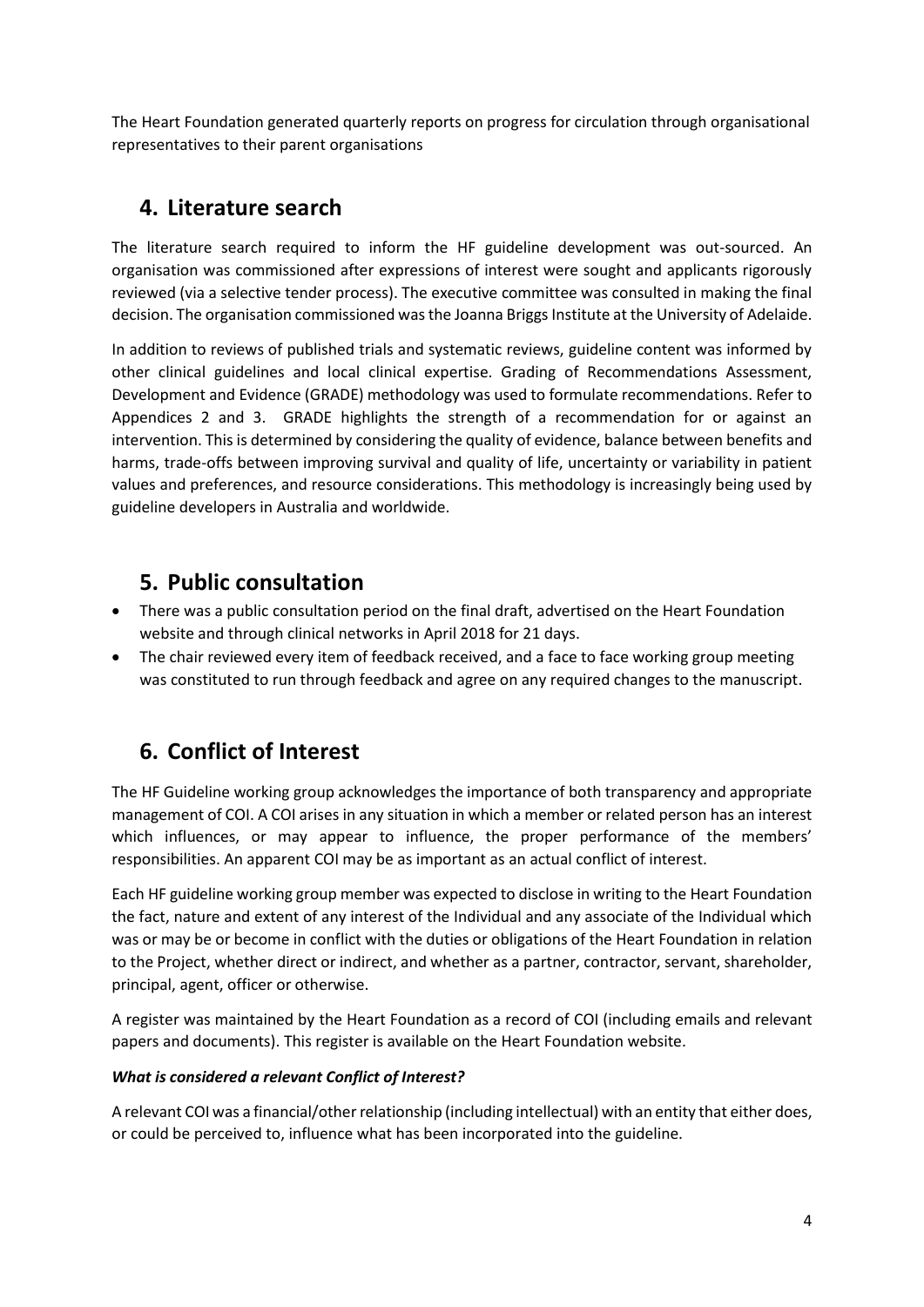#### *What should be disclosed?*

Interest statements comprised a declaration of any interests that may be capable of influencing advice or decisions relating to the update of the guideline, or that may affect the integrity and reputation of the Heart Foundation and the CSANZ. An interest statement included interactions with any entity that could broadly be considered relevant to the work, including non-financial intellectual property. Intellectual conflict of interest included "enhanced academic or practice profile and prestige" related to guideline content or other work outside of the guideline.

#### **Classification of Conflicts of Interest**

Conflicts of interest were considered within a framework that considered both the *relationship* of the participating individual, combined with the *nature* of the potential conflict specific to the topic under consideration within the guideline development process.

The *Relationship* to the individual was considered as either:

**1.** Personal: Directly pertaining to the individual or family, where the benefit was received personally.

**2.** Non-personal: Pertaining to the individual's employing institution (but where the benefit was not received personally), where the individual had some managerial responsibilities and influence over the interaction between that institution and organisations that may seek to exert influence. Examples include:

- A grant from a company for the running of a unit or department for which a member was responsible.
- A grant or fellowship or other payment to sponsor a post or member of staff in the unit for which a member was responsible.
- The commissioning of research or other work by, or advice from, staff who work in a unit for which the member was responsible.

The *Nature* of the potential conflict of interest was considered in the following classifications.

#### **High-level pecuniary interest**

**1.** Any directorship, position in or work in the healthcare industry (including research and pharmaceutical industry) that attracted regular or occasional payments in cash or in kind, having been undertaken within the 36 months of the project.

**2.** Any shareholdings, or other beneficial interests, in shares of a healthcare industry entity (including research and pharmaceutical industry) that was either held by the individual or for which the individual had legal responsibility.

**3.** The holding of a fellowship endowed by the healthcare industry (including pharmaceutical industry). Examples include:

- a grant from a company for the running of a unit or department for which a member is/was responsible
- a grant or fellowship or other payment to sponsor a post or member of staff in the unit for which a member is/was responsible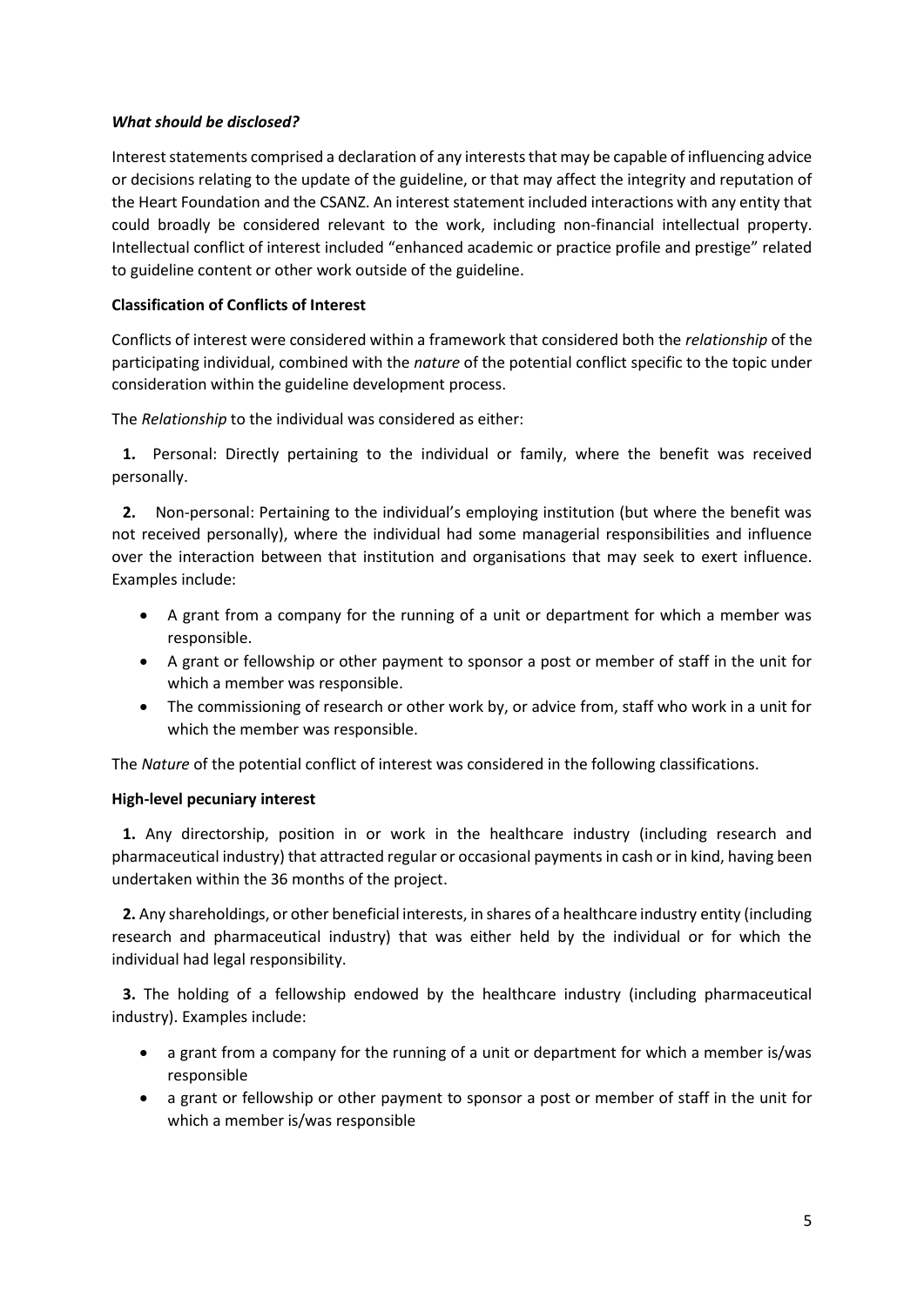#### **Low-level pecuniary interest**

- **1.** Membership of advisory boards.
- **2.** Speakers Fees for presentation at educational events that have sought sponsorship or were sponsored by the healthcare industry.
- **3.** Expenses or hospitality provided by a healthcare industry company for accommodation, meals and travel to attend meetings and conferences, which have been undertaken within the 36 months preceding the release of the guidelines.
- **4.** Commissioning or funding of research from the healthcare industry (referring to pharmaceutical, medical device or technology companies) or other work by, or advice from, staff who work in a unit for which the member is/was responsible.
- **5.** Any payment or other support by the health industry, that does not convey any material benefit to an individual personally but that might lead to indirect benefit.

## **Non-pecuniary interest**

- A clear opinion, reached as the conclusion of direct involvement in primary research projects or clinical trials, about the clinical and/or cost effectiveness of an intervention under review.
- A public statement in which an individual has expressed a clear opinion about the matter under consideration, which could reasonably be interpreted as prejudicial to an objective interpretation of the evidence.
- Holding office in an organisation or advocacy group with a direct interest in the matter under consideration.
- Other reputational risks in relation to an intervention under review.

## **Managing conflict of interest**

Conflicting interests among the guideline development group required appropriate management to ensure clinical recommendations were not compromised. There was discussion relating to the management of COI during the guideline development process to minimise the risk of biases in the framing/formulation of clinical recommendations and final guideline content. Processes employed by the Heart Foundation aimed to ensure the integrity of guideline developers and to strike an appropriate balance between the existence of 'interests' in a topic under review and the expertise required to make sound and meaningful recommendations.

Conflicts of interests were managed by:

- Open disclosure of all COI to all members of the working group and public declaration of all COI in the guidelines. Members were expected to disclose COI at commencement of membership and also to update the working group during the project if there were any changes to this declaration.
- COI declarations were revisited at each working group meeting (including Executive and Writing Groups) to ensure new disclosures were recorded.
- The principal writer and the appointed senior writer in writing committees reviewed the COI that occurred within their committee.
- If a COI disclosure was deemed significant, individuals were restricted from involvement in discussions and decisions on related topics. In circumstances where a COI was disclosed, the process of managing the disclosure included: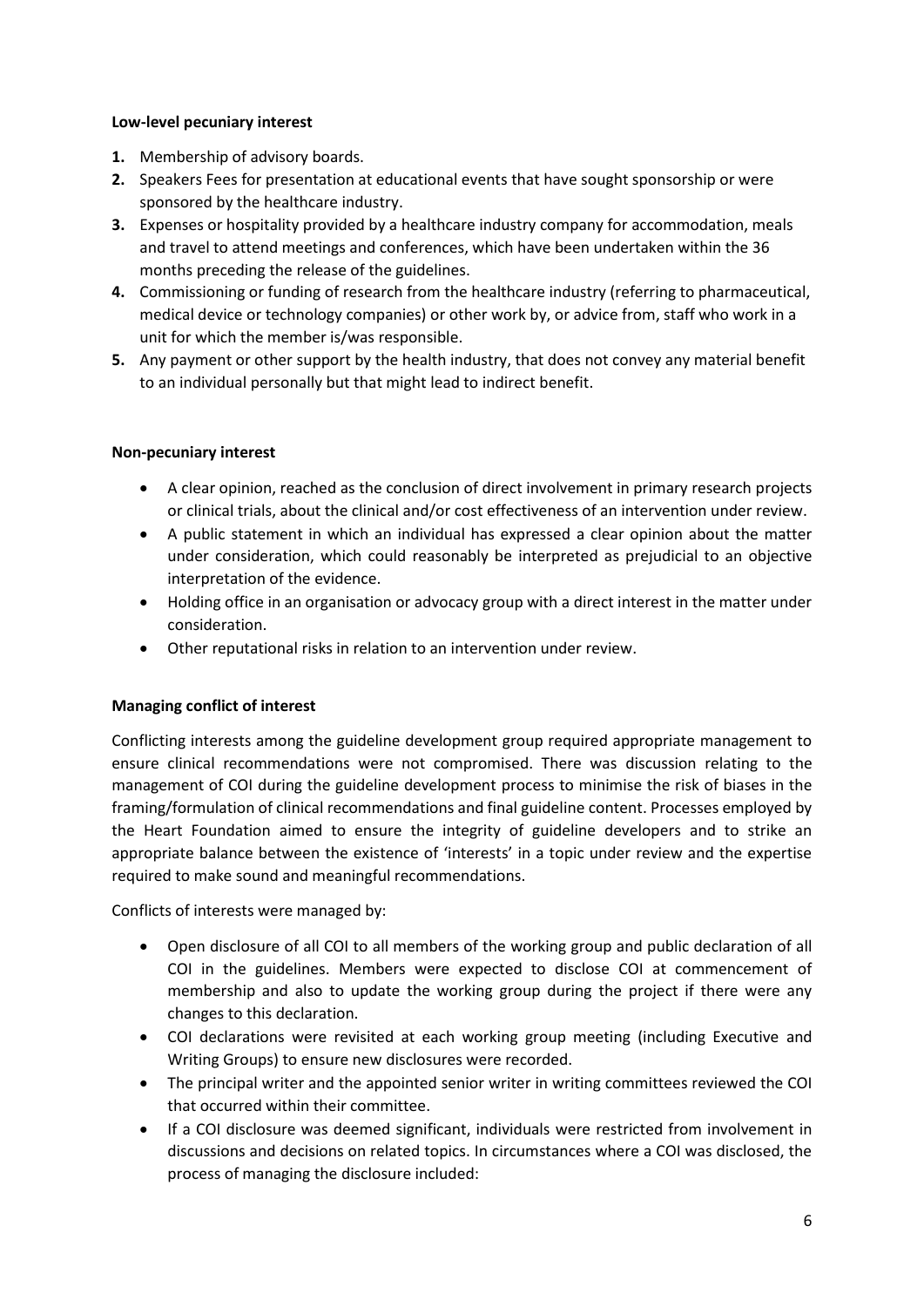- o limited involvement in the deliberation of the evidence, with possibility of bias noted
- o limited involvement in discussions on the wording, structure or intent of the clinical recommendation
- $\circ$  limited involvement in the formulation of the clinical recommendation relevant to disclosure of a conflict.

# **7. Confidentiality**

Each Working Group and Reference Group member agreed to confidentiality obligations under the Terms of Reference. Working group members could not permit any of their officers, employees, agents, contractors, or related entities to, use or disclose to any person any information disclosed to them by the Heart Foundation or as a part of this project, without the prior written consent of the Heart Foundation. No breaches of confidentiality were noted.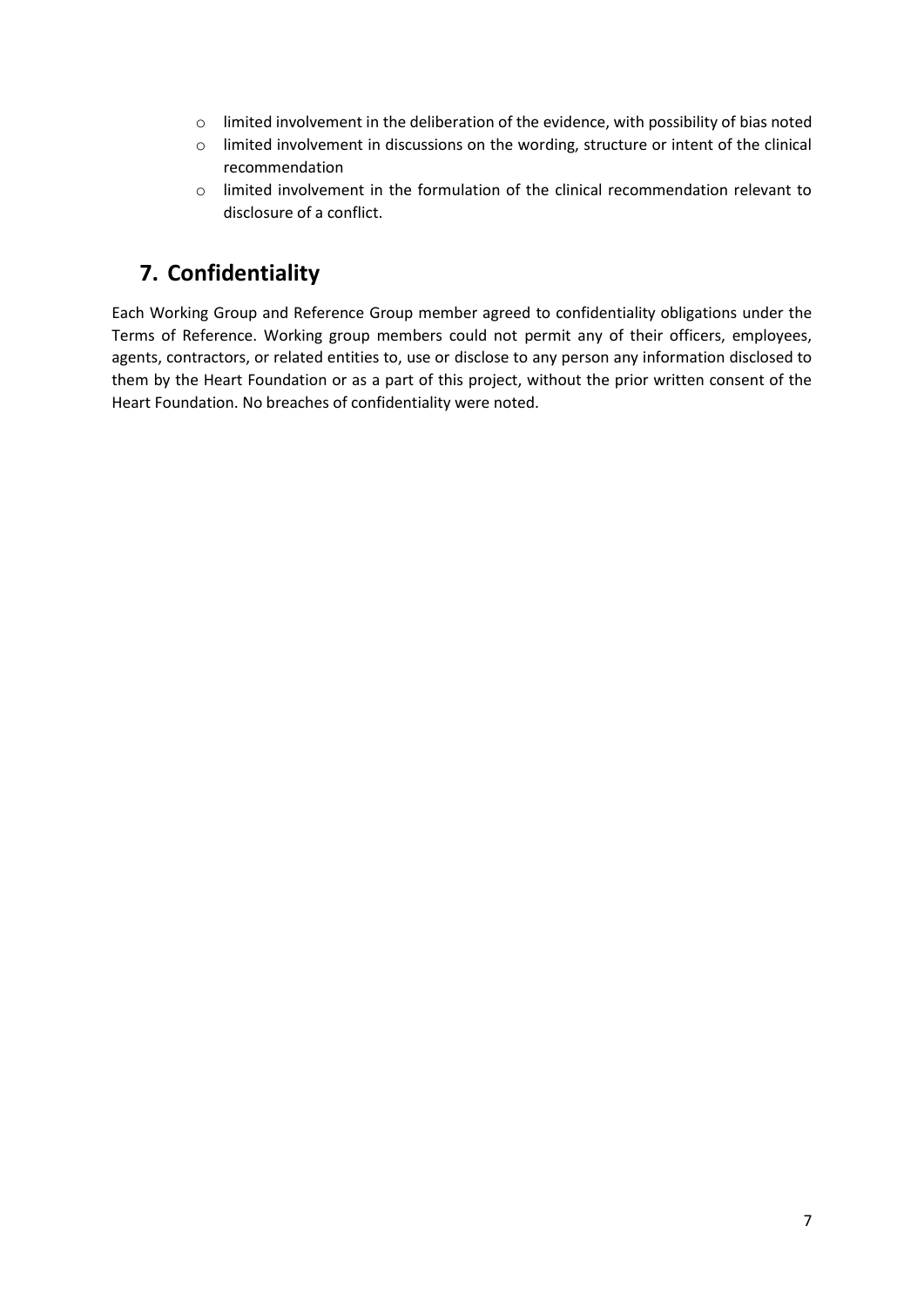**Appendix 1: Heart Foundation Governance Process for the National Heart Foundation of Australia (Heart Foundation) and Cardiac Society of Australia and New Zealand (CSANZ): Guidelines for the prevention, detection, and management of heart failure in Australia 2018**

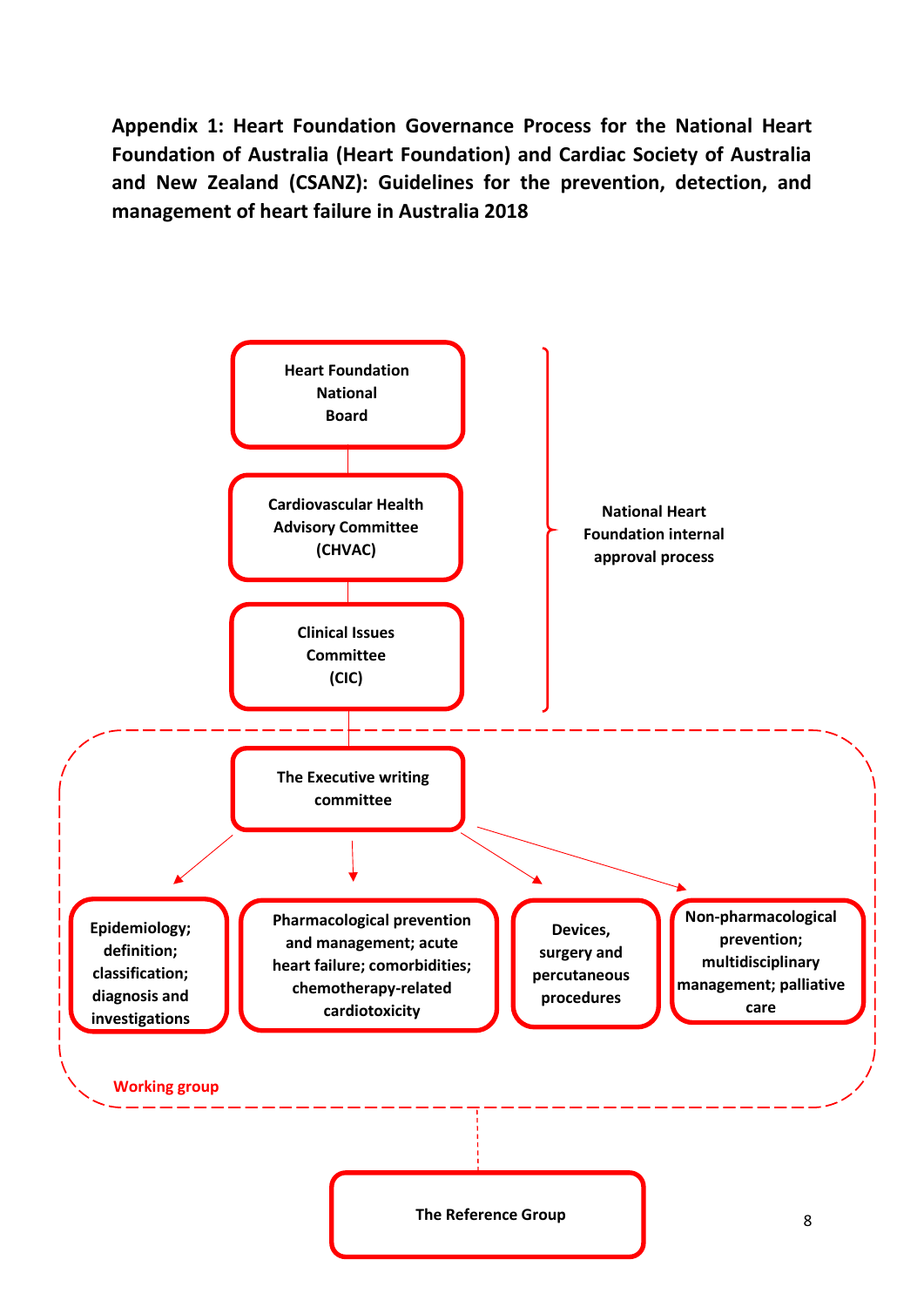# **Appendix 2: Template for approving Recommendations**

This template was used to ensure that the presentation of the guideline is consistent throughout. As there are many members writing sections it was important to ensure there was a consistent style.

| Title: Section of scope addressed                                                                                                                                                                                              |
|--------------------------------------------------------------------------------------------------------------------------------------------------------------------------------------------------------------------------------|
|                                                                                                                                                                                                                                |
| Recommendation: Clinical actions that are likely to be associated with the largest impact on<br>patient important outcomes. GRADE methodology [2] used to provide strength of<br>recommendation.                               |
| Quality of Evidence: GRADE [2]                                                                                                                                                                                                 |
|                                                                                                                                                                                                                                |
| Rationale: Very brief summary of the key evidence (Maximum 2-3 short paragraphs)                                                                                                                                               |
|                                                                                                                                                                                                                                |
| Benefits and Harms: Where possible estimates of the absolute changes in intervention specific                                                                                                                                  |
| outcomes or care related adverse events for the 'average' patient. These assist clinicians in their<br>discussions with patients by quantifying the likely benefits or risks associated with each guideline<br>recommendation. |
| Resources and other considerations: Commentary regarding the key economic implications or                                                                                                                                      |
| relevant system factors where appropriate. How the recommendations impact available resources<br>geographically to the Australian context.                                                                                     |
| Practice Advice: Aspects of care associated with a very limited evidence base and reliant on                                                                                                                                   |
| consensus opinion, or where the impact of interventions on clinical outcomes are considered<br>modest.                                                                                                                         |

The resources and other considerations section should, where appropriate, consider the cultural and linguistic diversity of the Australian community, in particular the Aboriginal and Torres Strait Islander population and those in rural and remote areas of the country.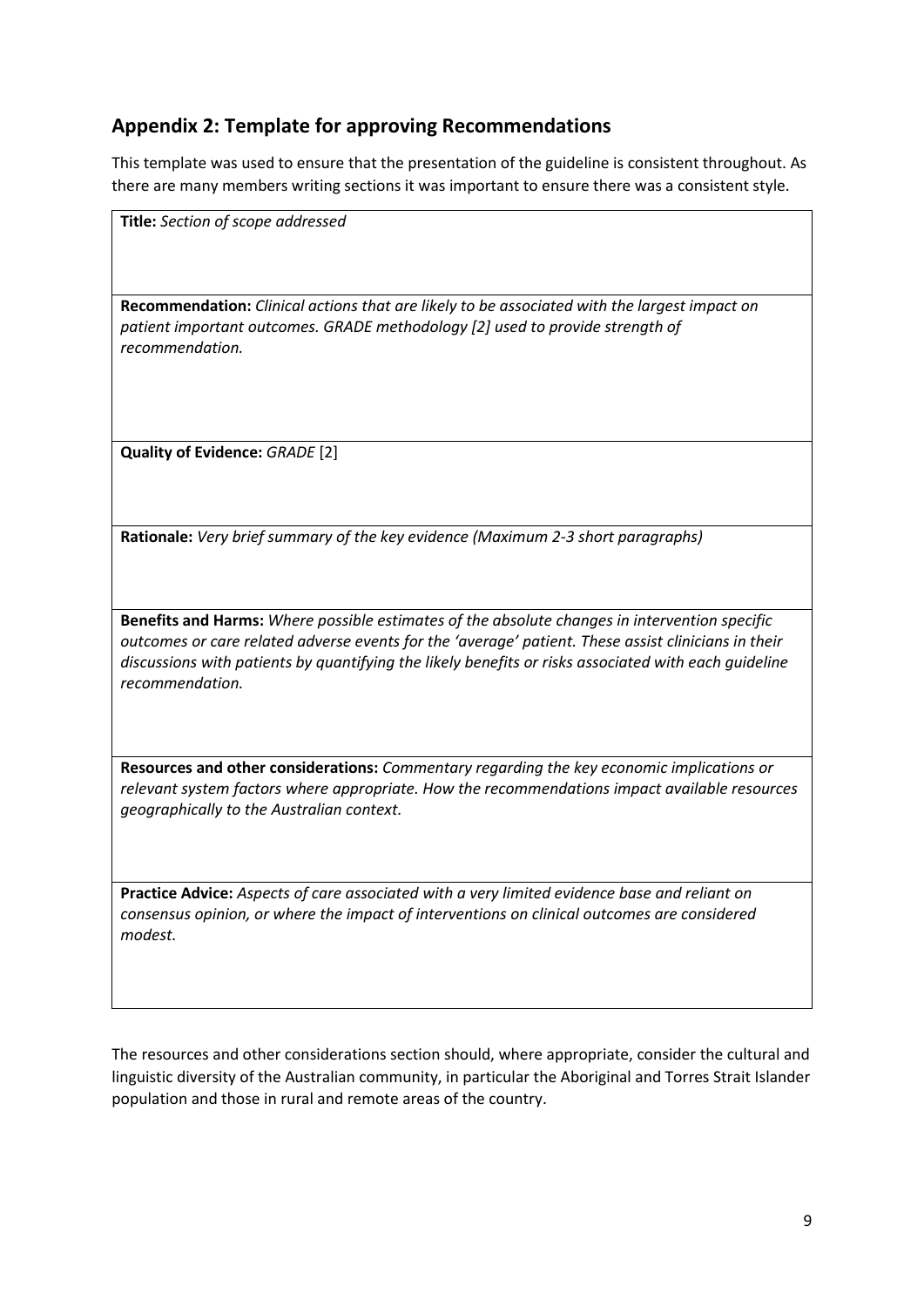# **Appendix 3: GRADE methodology for recommendations** [2]

## Strength of recommendation using GRADE Methodology

| Strong against | Weak against | Weak for | Strong for |
|----------------|--------------|----------|------------|
|                |              |          |            |

Within GRADE methodology there are two strengths of recommendation: "strong" or "weak/conditional". The direction and strength of each recommendation is determined on the basis of four key factors: level of confidence in effect estimates (as determined by quality of evidence), balance between benefits and harms, uncertainty or variability in patients' values and preferences, and resource considerations.

The strength of the recommendation is defined by the following principles:

#### **GRADE METHODOLOGY**

| <b>Strong recommendation</b> | High or moderate confidence in effect estimates AND                      |  |  |
|------------------------------|--------------------------------------------------------------------------|--|--|
|                              | Benefits clearly outweigh the harms or vice versa AND                    |  |  |
|                              | All or almost all fully informed patients will make the same choice AND  |  |  |
|                              | Benefits of the intervention are clearly justified in all or almost all  |  |  |
|                              | circumstances of resource allocation                                     |  |  |
| <b>Weak recommendation</b>   | Low or very low confidence in effect estimates OR                        |  |  |
|                              | Balance between benefits and harms is close OR                           |  |  |
|                              | Variability or uncertainty in what fully informed patients may choose OR |  |  |
|                              | Benefits of the intervention may not be justified in some circumstances  |  |  |
|                              | of resource allocation                                                   |  |  |